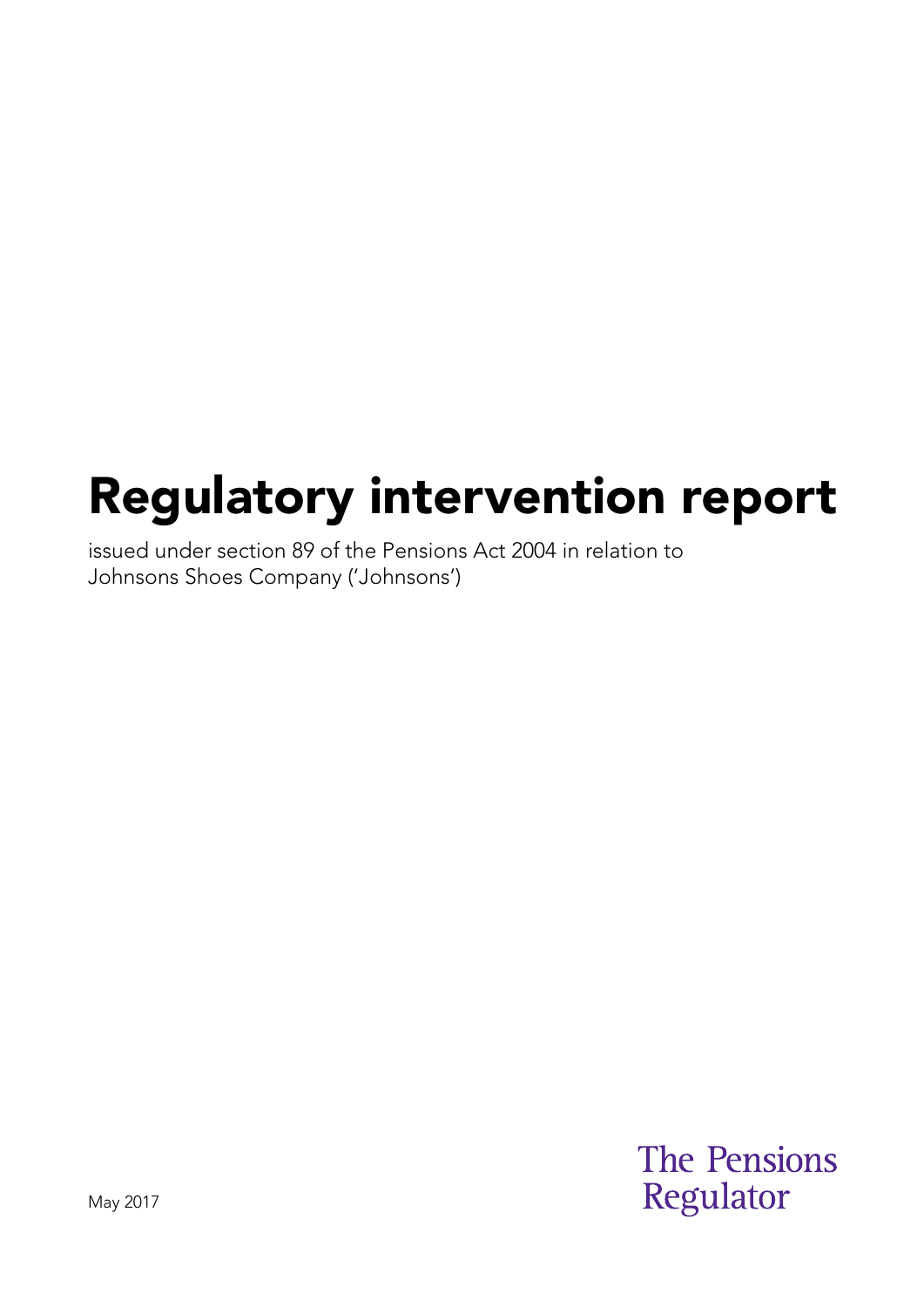## **Background**

Johnsons had an automatic enrolment staging date of 1 May 2014, which was the date their automatic enrolment duties started to apply. They were due to complete their declaration of compliance – where an employer confirms to us that they've met their duties – by 30 September 2014, but failed to meet the deadline. As a result, we couldn't be satisfied they had met their automatic enrolment duties by enrolling all eligible staff into a pension scheme from the staging date, paying contributions into it, and writing to staff explaining how automatic enrolment affected them.

We had regularly attempted to communicate with Johnsons to educate and enable them to meet their duties, but their lack of action led us to use a number of our enforcement powers. When we issued them with a Fixed Penalty Notice (FPN) they finally began to communicate with us and took some steps to meet their duties. However, despite our ongoing support and assistance, Johnsons remained non-compliant and we then issued them with an Escalating Penalty Notice (EPN).

### Illustrated summary





- FPN paid
- amount EPN increased per day



cost of court fees total EPN paid



£400 £2,500 £2,000 £40,000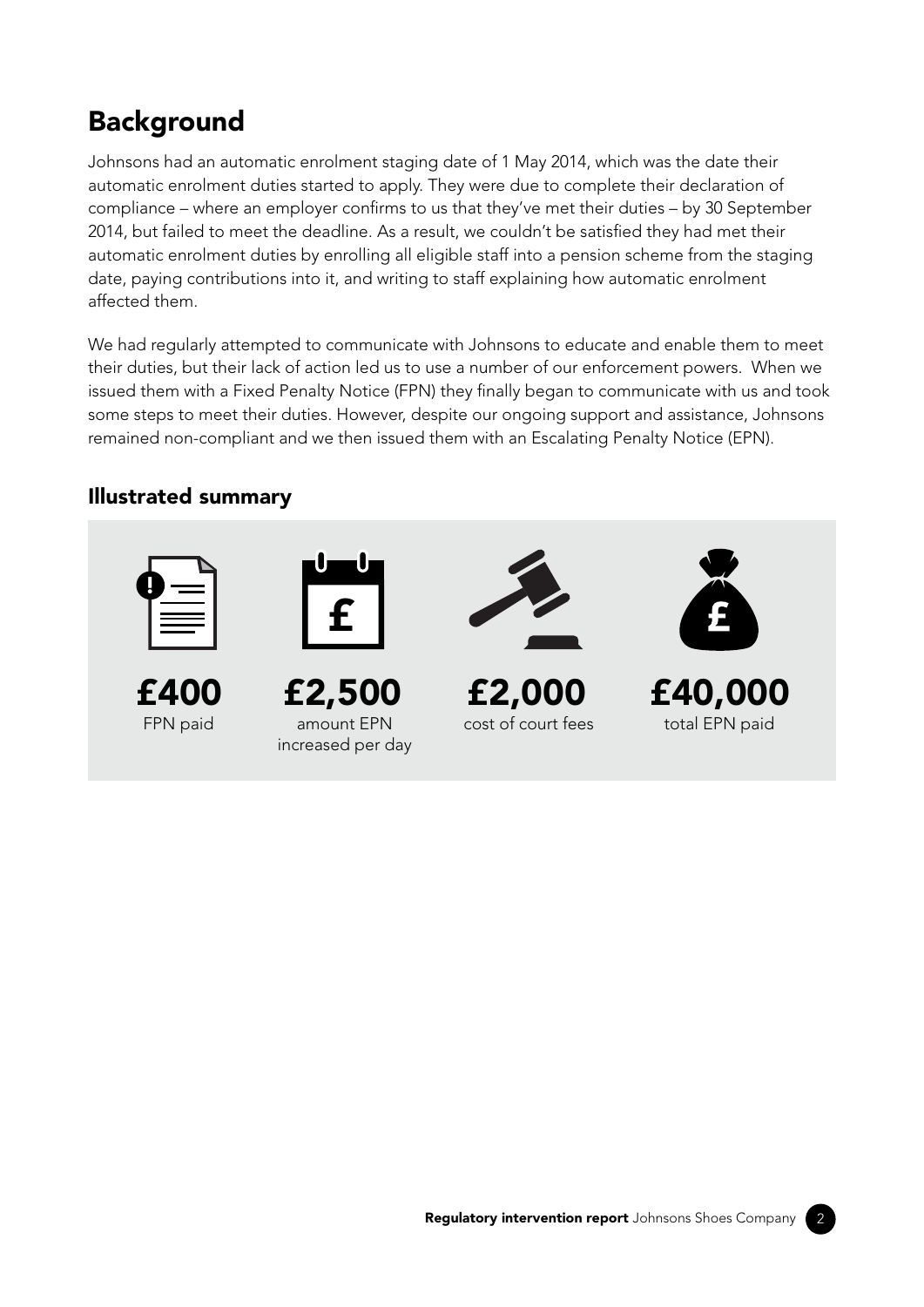#### Regulatory action

When Johnsons first asked us to carry out a review of the FPN, they said that pressures of work were to blame for not meeting their automatic enrolment duties. We do not consider this to be a reasonable excuse, as we'd sent Johnsons several reminders in the 12 months before the date their duties began to apply and they'd had significant time to prepare. After the unsuccessful review request, Johnsons paid the fine, began to engage with us and took some initial steps to comply. However, despite the ongoing support we offered, Johnsons remained non-compliant and we therefore issued an EPN on 9 November 2015. This EPN warned Johnsons that if they didn't meet the requirements of a Compliance Notice (CN) issued on 30 April 2015 by 7 December 2015, they would be fined £2,500 per day. This accrual rate was based on the number of workers in Johnsons' PAYE scheme. The CN had set out the steps Johnsons were required to take by 7 December to comply with their duties, which included a requirement to provide us with evidence that they had done so. As Johnsons remained non-compliant, the penalty began to accrue on 8 December 2015.

After receiving the EPN, Johnsons began to communicate with us more regularly and we were able to advise them on what they still needed to do. The EPN accrual was stopped on 23 December 2015 once Johnsons had completed a declaration of compliance, they had provided the appropriate evidence of compliance, and we were satisfied that a system to allow the backdating of contributions was in place. The EPN eventually amounted to £40,000.

Johnsons wrote to us saying they would not pay the fine. We treated this as a request to review the EPN but, because we received it outside of the 28 day time period allowed for requesting a review, and there were no exceptional circumstances for the delay included in the application or any real grounds against our having issued it, we declined to conduct a review and the EPN remained in force and payable. Johnsons also made an out of time appeal to the First Tier Tribunal which was struck out because the Tribunal no longer had any jurisdiction.

We sent debt reminder notices and a letter advising that if they didn't pay the fine, we would take civil recovery action through the courts. Johnsons failed to pay, so we lodged a money claim in the County Court to recover the debt.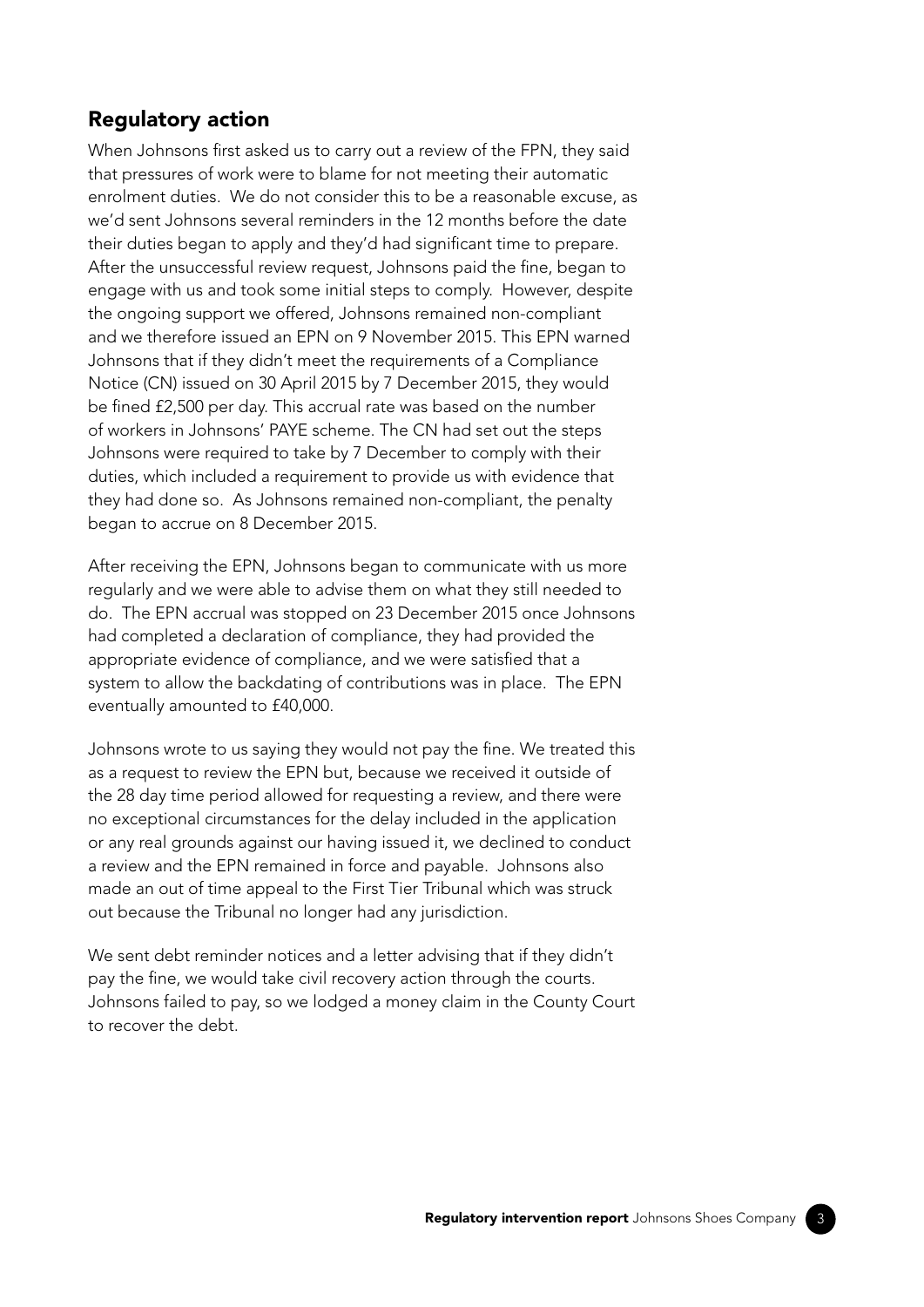#### Outcome

Johnsons entered a defence against the proceedings which essentially challenged our power to issue the EPN in the first place. Because of this, we made an application to the court to strike out the defence because it displayed no reasonable grounds of appeal. We also stated that it was an abuse of process because the correct way to challenge the EPN was through a review request to us, and then to the First Tier Tribunal. Johnsons did neither within the prescribed timeframe.

After receiving our application to strike out their defence, Johnsons paid the fine in full, including the £2,000 court fee we had to pay to start the claim. This eventual co-operation allowed us to withdraw the claim. Johnsons are now compliant with their automatic enrolment duties and the staff in their pension scheme are in the same position as they would have been had Johnsons automatically enrolled them on the staging date.

#### Our approach

This case illustrates the need to engage early with us where we have identified non-compliance. Johnsons' initial lack of action led to further delays in complying with their duties, and as a result our intervention escalated from a focus on remedial action to one of sanction and redress. Had Johnsons acted quickly, a £40,000 fine, court action and a £2,000 court fee could have been avoided. We welcomed Johnsons' eventual co-operation, even at this late stage, as it prevented a lengthy court process which could have resulted in them being liable for further costs.

To be sure that employers have complied with their automatic enrolment duties, we need to see a completed declaration of compliance and, when requested, specific evidence that the steps stated in the CN have been completed. Where this is the case, as it was here, it's not enough for the employer to simply tell us they are compliant – they need to be able to prove it by providing the evidence we have requested.

In cases where an employer has not understood their duties or has been unable to comply, we will work with them to try and achieve compliance. Employers experiencing challenges in meeting their automatic enrolment duties should contact us as early as possible to discuss their situation. However, if an employer has chosen to ignore their duties, we will use all the powers available to us where necessary to enforce compliance, make sure employers comply with their duties and meet our statutory objectives.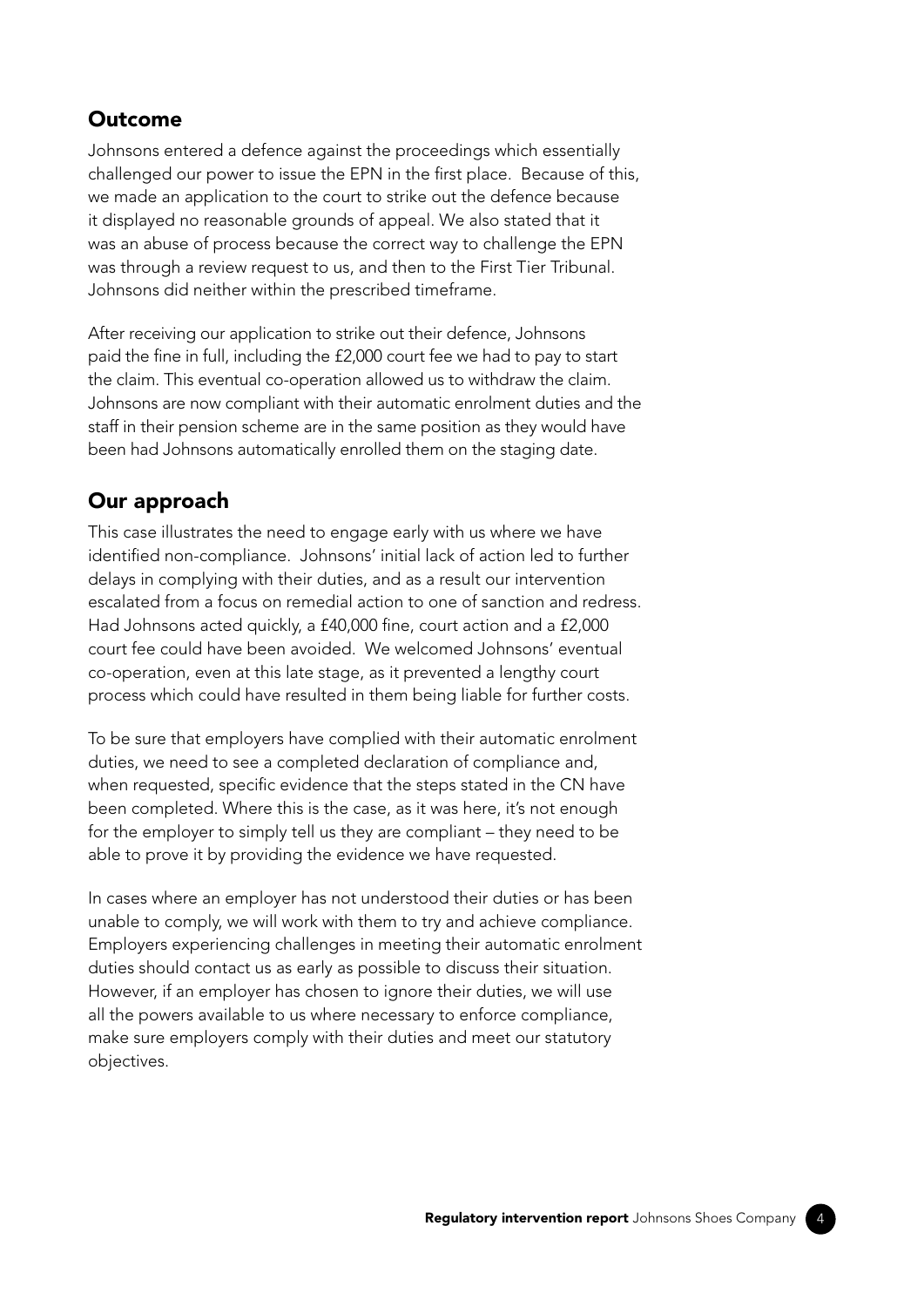Our overall approach is always to educate and enable employers to comply with the legislation. We are focused on maximising employer compliance and ensuring that workers get the pensions contributions they are entitled to. Our automatic enrolment compliance and enforcement strategy and policy set out our objectives and regulatory approach and can be viewed at www.tpr.gov.uk/compliance.

## Timeline of events